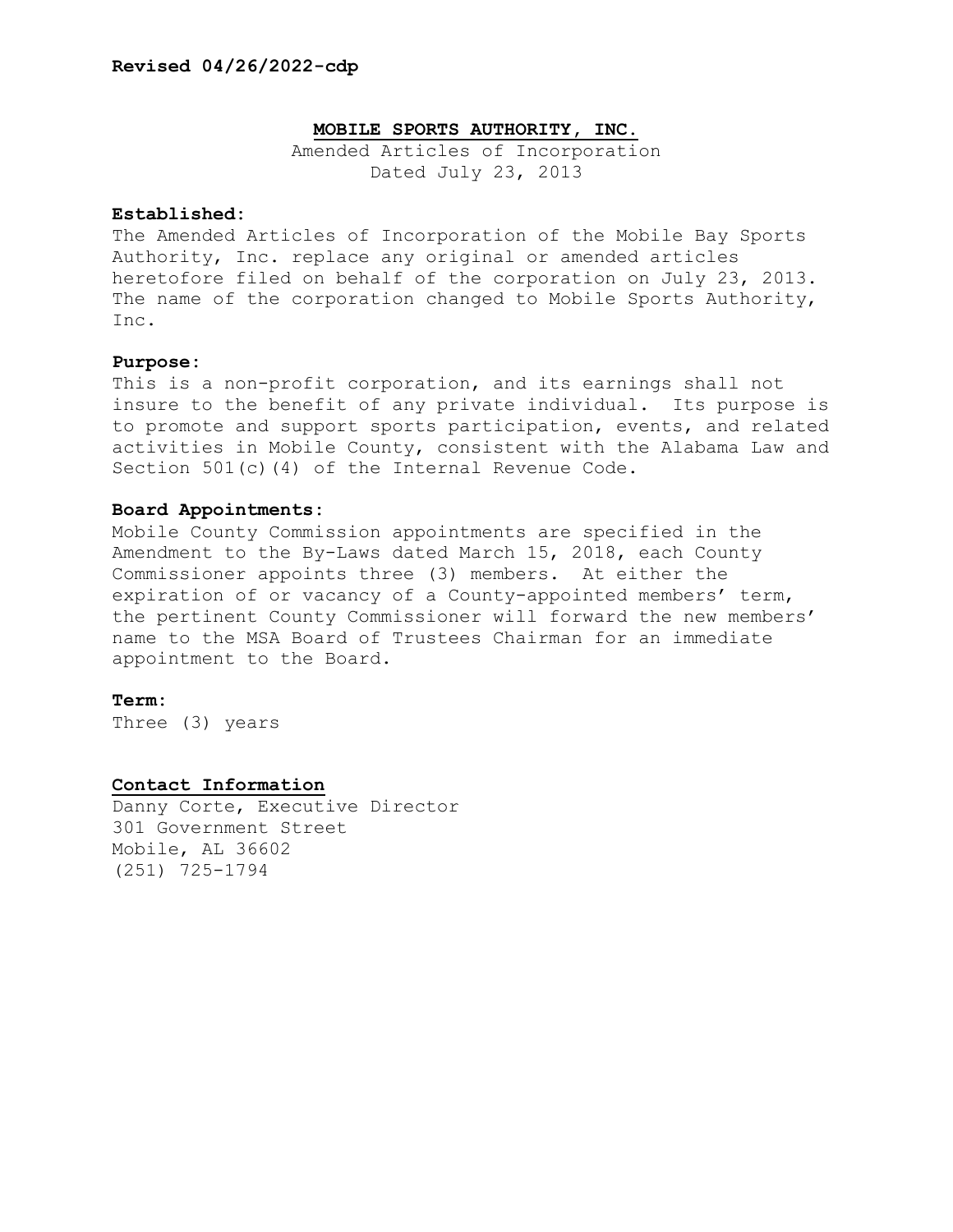# **MOBILE SPORTS AUTHORITY, INC.**

Amended Articles of Incorporation Dated July 23, 2013

| <b>BOARD OF TRUSTEES</b>                                                                       | <b>TERM BEGINS</b> | TERM ENDS  |
|------------------------------------------------------------------------------------------------|--------------------|------------|
| District 1<br>Susan Shaw<br>IMMIX Strategic<br>853 Dauphin Street, Suite C<br>Mobile, AL 36602 | 10/13/2020         | 09/30/2023 |
| Darren Martin<br>Mobile County Commission<br>205 Government Street<br>Mobile, AL 36644         | 10/13/2020         | 05/31/2023 |
| Alpha Johnson<br>Strategic Wealth Specialist<br>154 Grand Boulevard<br>Mobile, AL 36607        | 10/13/2020         | 05/31/2023 |
| District 2<br>Donnie Brown<br>1356-A Repoll Road<br>Mobile, AL 36695                           | 07/13/2020         | 07/09/2023 |
| Doug Harwell<br>Harwell & Company<br>1 Magnum Pass<br>Mobile, AL 36618                         | 07/13/2020         | 05/11/2023 |
| Terry Ankerson<br>3914 Mountain Drive<br>Mobile, AL 36693                                      | 09/10/2018         | 09/09/2021 |
| District 3<br>Jeff Kahn<br>State Farm Agent<br>1129 Highway 43 South<br>Saraland, AL 36571     | 08/09/2021         | 08/26/2024 |
| Jack Tillman<br>Reappointed 4/21/2022<br>11230 Howells Ferry Road<br>Semmes, AL 36575          | 05/14/2022         | 05/13/2025 |